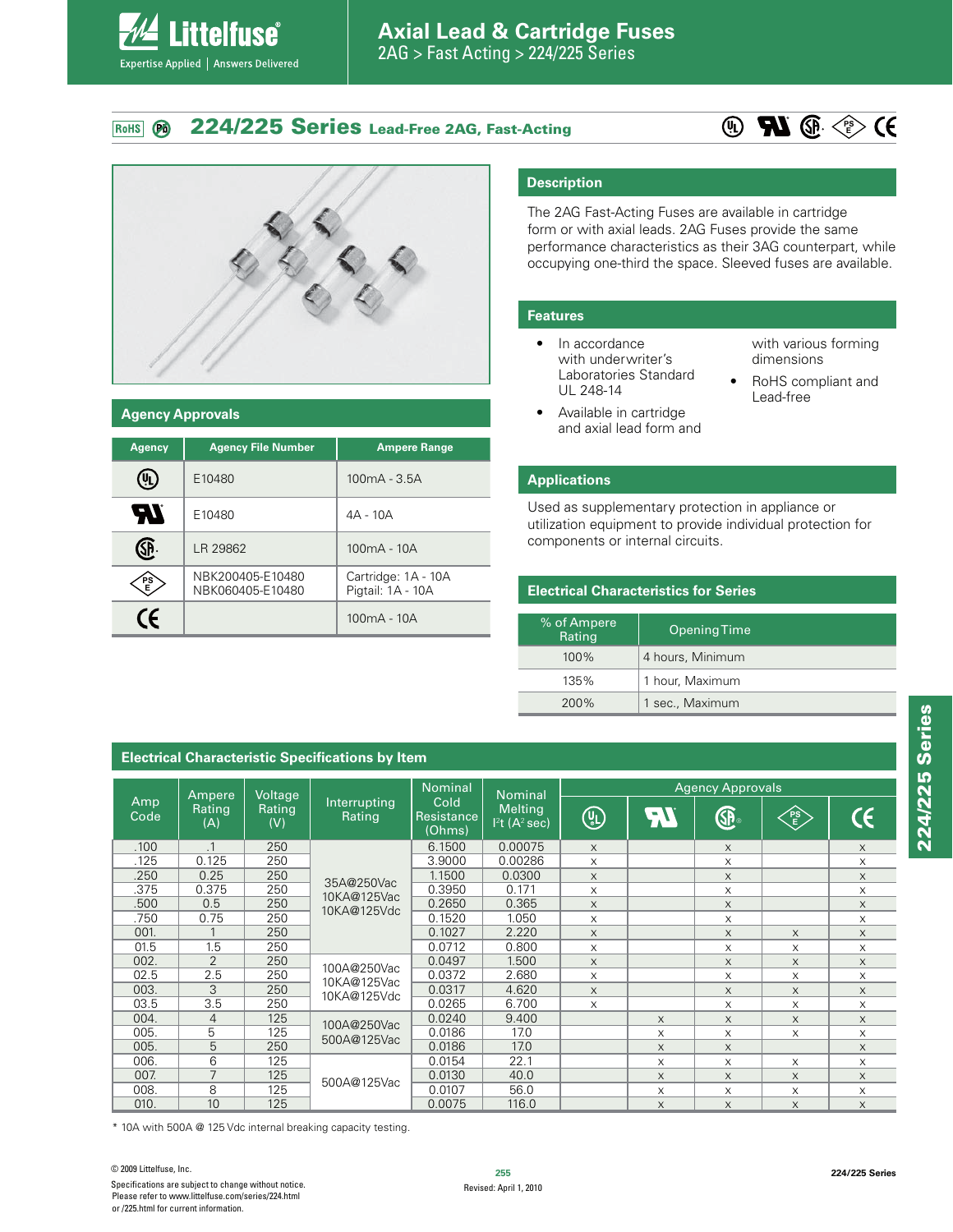# **Interproduction Interacts Axial Lead & Cartridge Fuses**

2AG > Fast Acting > 224/225 Series



#### **Temperature Rerating Curve Average Time Current Curves Average Time Current Curves**





#### **Soldering Parameters - Wave Soldering**



#### **Recommended Process Parameters:**

| <b>Wave Parameter</b>                                | Lead-Free Recommendation          |  |  |
|------------------------------------------------------|-----------------------------------|--|--|
| Preheat:<br>(Depends on Flux Activation Temperature) | (Typical Industry Recommendation) |  |  |
| Temperature Minimum:                                 | $100^\circ$ C                     |  |  |
| Temperature Maximum:                                 | $150^\circ$ C                     |  |  |
| Preheat Time:                                        | 60-180 seconds                    |  |  |
| Solder Pot Temperature:                              | 260° C Maximum                    |  |  |
| Solder DwellTime:                                    | 2-5 seconds                       |  |  |

#### **Recommended Hand-Solder Parameters:**

Solder Iron Temperature: 350° C +/- 5°C Heating Time: 5 seconds max.

#### **Note: These devices are not recommended for IR or Convection Reflow process.**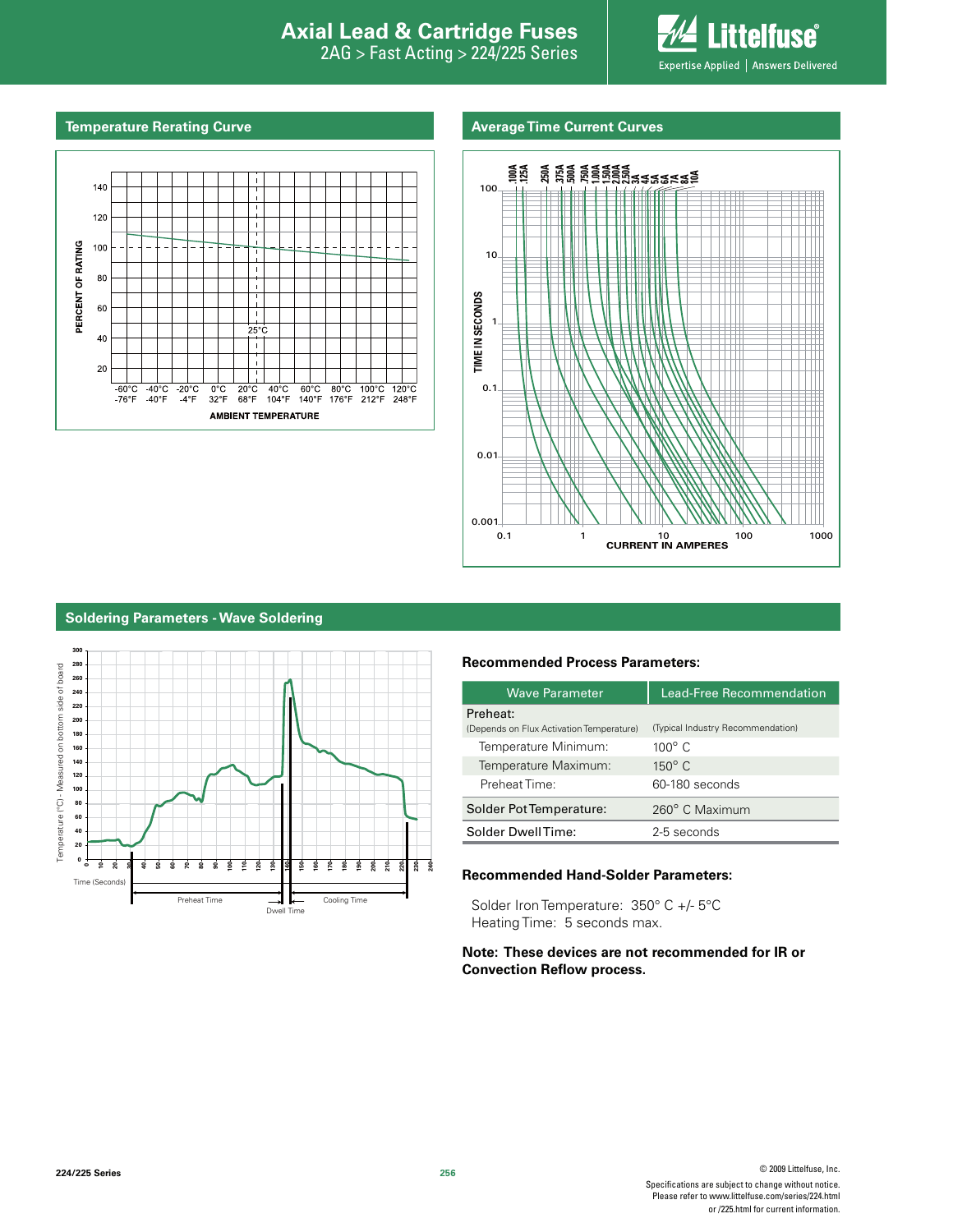

# **Axial Lead & Cartridge Fuses** 2AG > Fast Acting > 224/225 Series

#### **Product Characteristics**

| <b>Materials</b>         | Body: Glass<br>Cap : Nickel-plated brass<br>Leads: Tin-plated Copper                      |  |  |
|--------------------------|-------------------------------------------------------------------------------------------|--|--|
| <b>Terminal Strength</b> | MIL-STD-202F Method 211A,<br>Test Condition A                                             |  |  |
| Solderability            | Reference IEC 6012/Second Edition<br>2003-01 Annex A                                      |  |  |
| <b>Product Marking</b>   | Cap1: Brand logo, current and Voltage<br>Ratings<br>Cap2: Series and Agency approval Mark |  |  |

| <b>Operating</b><br>Temperature: | $-55^{\circ}$ C to $+125^{\circ}$ C                                                                               |
|----------------------------------|-------------------------------------------------------------------------------------------------------------------|
| <b>Thermal</b><br>Shock:         | MIL-STD-202F, Method 107G, Test Condition B<br>$(5$ Cycles -65°C to +125°C).                                      |
| <b>Vibration</b>                 | MIL-STD-202F, Method 201A                                                                                         |
| <b>Humidity</b>                  | MIL-STD-202F Method 103B, Test Condition A:<br>High RH (95%) and elevated temp (40 $^{\circ}$ C) for<br>240 hours |
| <b>Salt Spray</b>                | MIL-STD-202F Method 101D, Test Condition B                                                                        |
|                                  |                                                                                                                   |

#### **Dimensions**

# **225** 000P **Series 224** 000P **Series**



### **Part Numbering System**